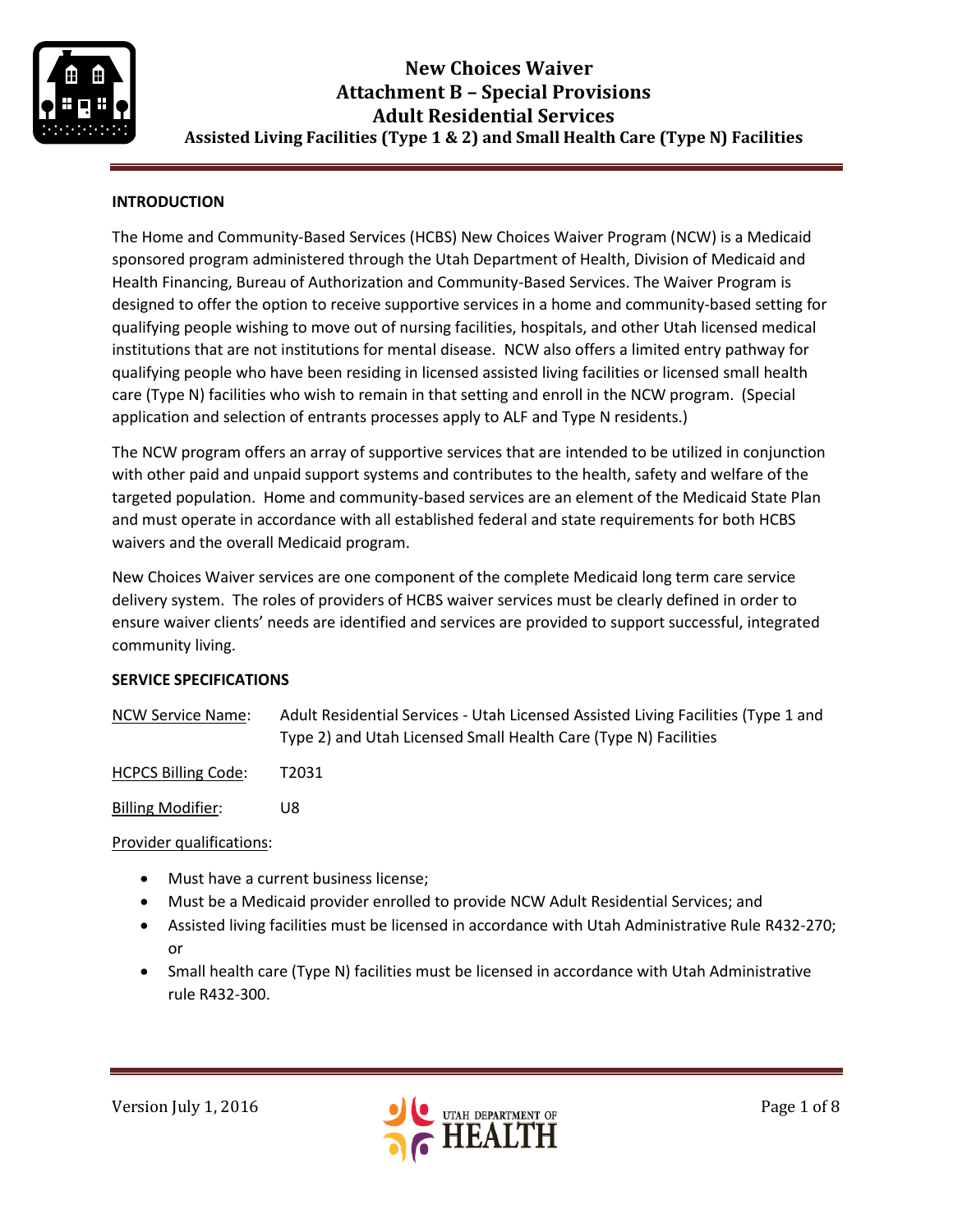

# Service Description:

(This service description is subject to change. Refer to the New Choices Waiver Provider Manual for updates. If this agreement is ever found to be in conflict with the New Choices Waiver Provider Manual, the definition in the Provider Manual takes precedence.)

Unless otherwise specified, these provisions apply to ALF type 1 & 2 and Type N settings.

Adult Residential Services (T2031) is a package of supportive services that is available to New Choices Waiver clients who reside in licensed and NCW approved assisted living facilities (type 1 or type 2) or small health care (type N) facilities. The specific services from the service package that are provided to each individual waiver client are based on the assessed needs of that individual and are expected to meet scheduled and unpredictable client needs and to provide supervision, safety and security in conjunction with residing in a homelike, non-institutional setting. The designated waiver case management agency assigned to each waiver client is responsible to assess client needs and to coordinate care with all service providers including Adult Residential Services providers.

Adult Residential Services (T2031) reimburses a daily rate which covers the amount, duration and frequency of services identified to be needed for each individual waiver client. The amount, duration and frequency assessed to be needed varies from client to client but the same daily rate is paid regardless of the intensity of services provided to each NCW client actively receiving services on a particular day.

The T2031 Adult Residential Service package includes any combination of the following services at the amount, duration and frequency assessed to be needed and identified in the approved service authorization:

- Personal care, assistance with activities of daily living;
- Preparation of three meals per day;
- General housekeeping services including personal laundry, laundering bed linens, washing dishes, mopping floors, vacuuming carpeted areas, dusting surfaces, making beds, cleaning of bathroom fixtures, trash removal and other general cleaning activities;
- General monitoring and emergency response capability twenty-four hours a day, seven days a week. Providers must have staff on site that are reachable at all times and must be able to respond quickly in the case of emergency including evacuation from the building if necessary.
- Social and recreational activities to enhance quality of life;
- Chore services;
- Medication assistance and oversight; and
- Nursing/skilled therapy services that are incidental rather than integral to the provision of Adult Residential Services.

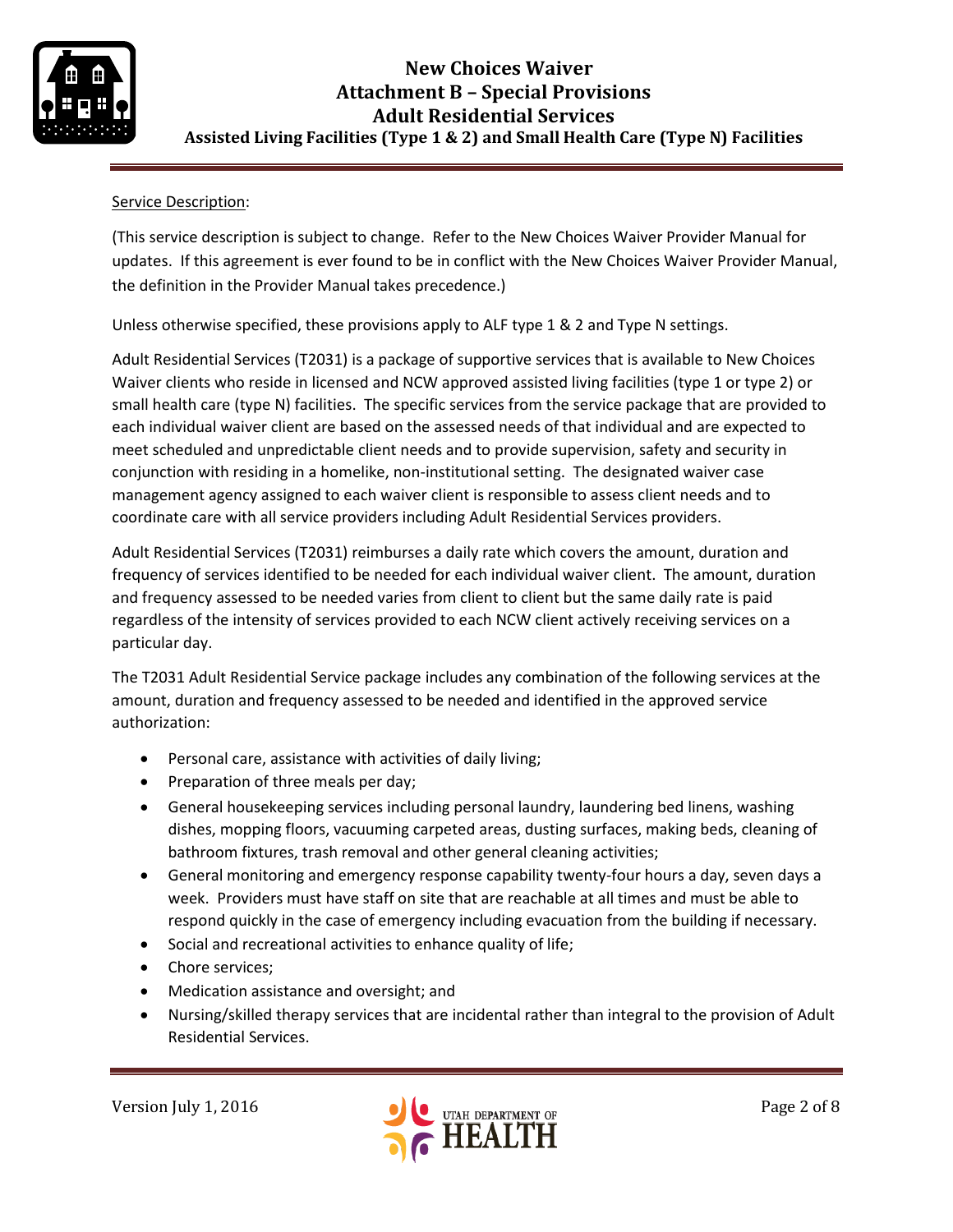

This service does not cover 24-hour skilled care or supervision, room and board, items of comfort or convenience, or the costs of facility maintenance, upkeep and improvement.

# General Requirements:

By signing this attachment, provider agrees to additional terms and conditions as outlined below:

- A. Provider will report any negative or critical incident or incidents likely to receive media or legislative scrutiny involving a NCW client to the client's case management agency or to the New Choices Waiver program office immediately. This includes but is not limited to medication errors, falls, injuries, missing persons, abuse, neglect, exploitation, unexpected hospitalizations, unexpected deaths, Adult Protective Services (APS) or law enforcement involvement, and other similar incidents that raise concern for client safety. As required by law, provider will also report any suspected or actual incidences of abuse, neglect or exploitation to APS or to local law enforcement.
- B. Provider will accept the NCW Medicaid rate as payment in full, and the provider shall not bill the client nor their families an additional fee for services rendered.
- C. Provider will interact with each NCW client's designated case management agency and participate in the person-centered care planning process when requested by the client or their representative.
- D. Provider will review Service Authorization Forms received from waiver case management agencies and will return a signed copy to the case management agency. Service authorizations indicate the amount, duration and frequency of services that are authorized based on the assessment of each client's needs and are subject to approval by the State Medicaid Agency. The authorized HCPCS, number of units, frequency and duration will appear in the service authorization and providers shall not render services to waiver clients until a service authorization has been received and properly executed by both the designated waiver case management agency representative and the provider. Service authorizations are valid for a maximum of one year even if the "end date" on the form is left blank. Claims paid for waiver services for dates of service outside of the date span listed in the service authorization will be recovered. Claims paid for waiver services that exceed the number of units or frequency than was authorized in the service authorization will be recovered. Claims paid for HCPCS codes that were not authorized in the service authorization will be recovered.
- E. Service authorizations are not a guarantee of payment.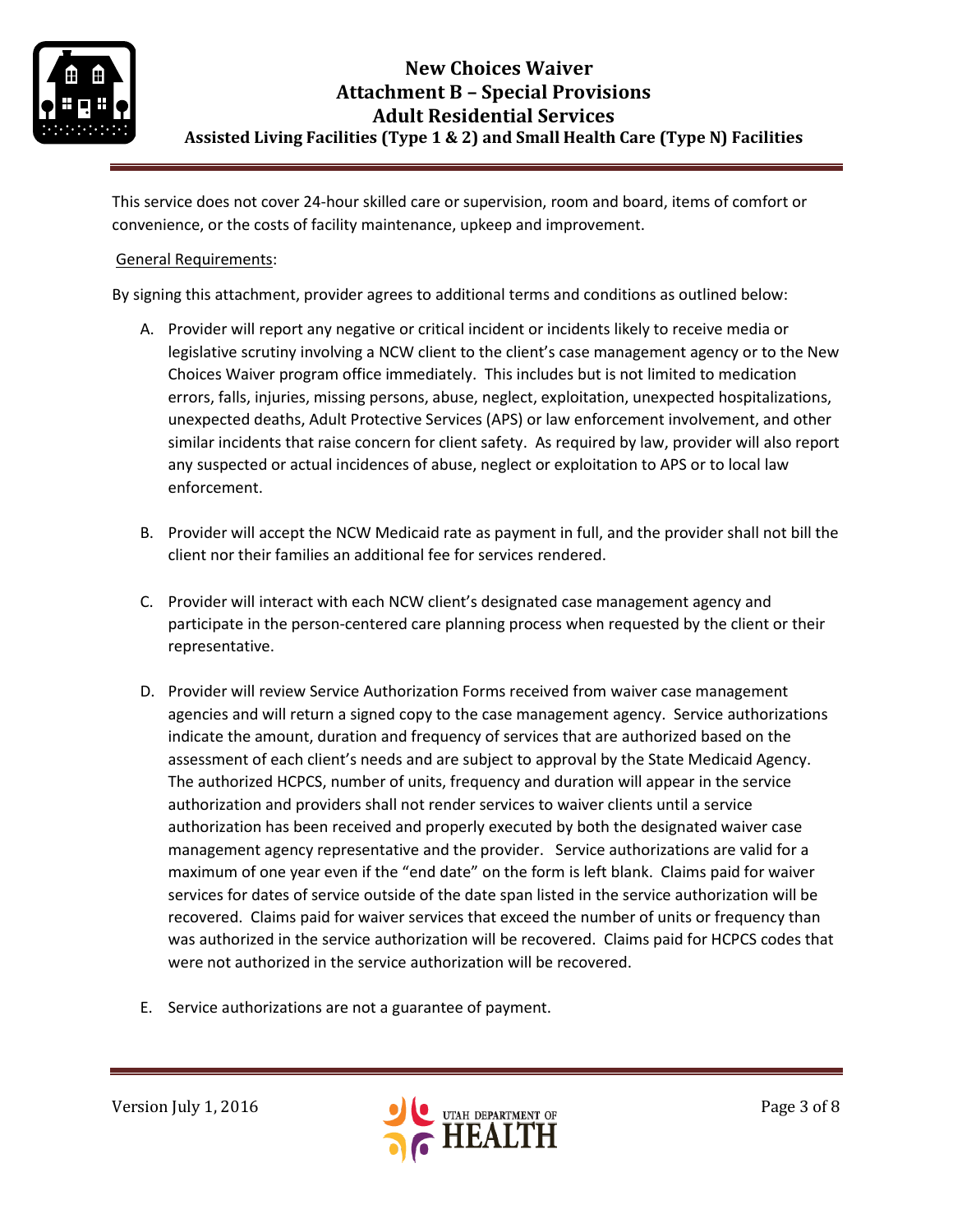

- F. Service authorizations are automatically nullified immediately upon any of the following events taking place:
	- The NCW client elects to change to a different NCW provider
	- The NCW client elects to altogether discontinue receiving the services that the provider offers
	- The NCW client loses Medicaid eligibility
	- The NCW client is disenrolled from the NCW program for any other reason
	- The provider's Medicaid and/or NCW contract is terminated or suspended
- G. Provider will not provide services to waiver clients when they are receiving inpatient treatment. Service authorizations are *suspended* during times when a New Choices Waiver client is admitted to an inpatient setting such as a hospital or nursing facility. Upon the client's discharge from the inpatient setting, provider will communicate with the waiver case management agency to receive verbal approval to reinstate services if any unused units are remaining in the service authorization or to request a new authorization if the existing authorization has expired.
- H. Units of service that have been authorized for one NCW client can only be provided to that NCW client. Provider will not transfer unused units that have been authorized for one NCW client to another NCW client.
- I. Provider will contact a client's designated waiver case management agency if the provider observes that actual service utilization trends appear to exceed the number of units authorized.
- J. Provider will verify client Medicaid eligibility each month in order to avoid providing services that are not reimbursable due to a client's loss of Medicaid benefits.

Utah Medicaid offers two methods that providers may use to verify client eligibility:

- Medicaid Eligibility Lookup Tool [\(https://medicaid.utah.gov\)](https://medicaid.utah.gov/)
- Access Now (1-800-662-9651 option 1, option 1)
- K. Provider shall not bill Medicaid for services that were not actually provided or for services that the provider anticipates providing to a client in the near or distant future.
- L. Provider shall not bill a client for a missed or canceled appointment unless the client or the client's legal representative has signed a written cancelation policy which expressly allows the provider to charge the client for missed or canceled appointments.

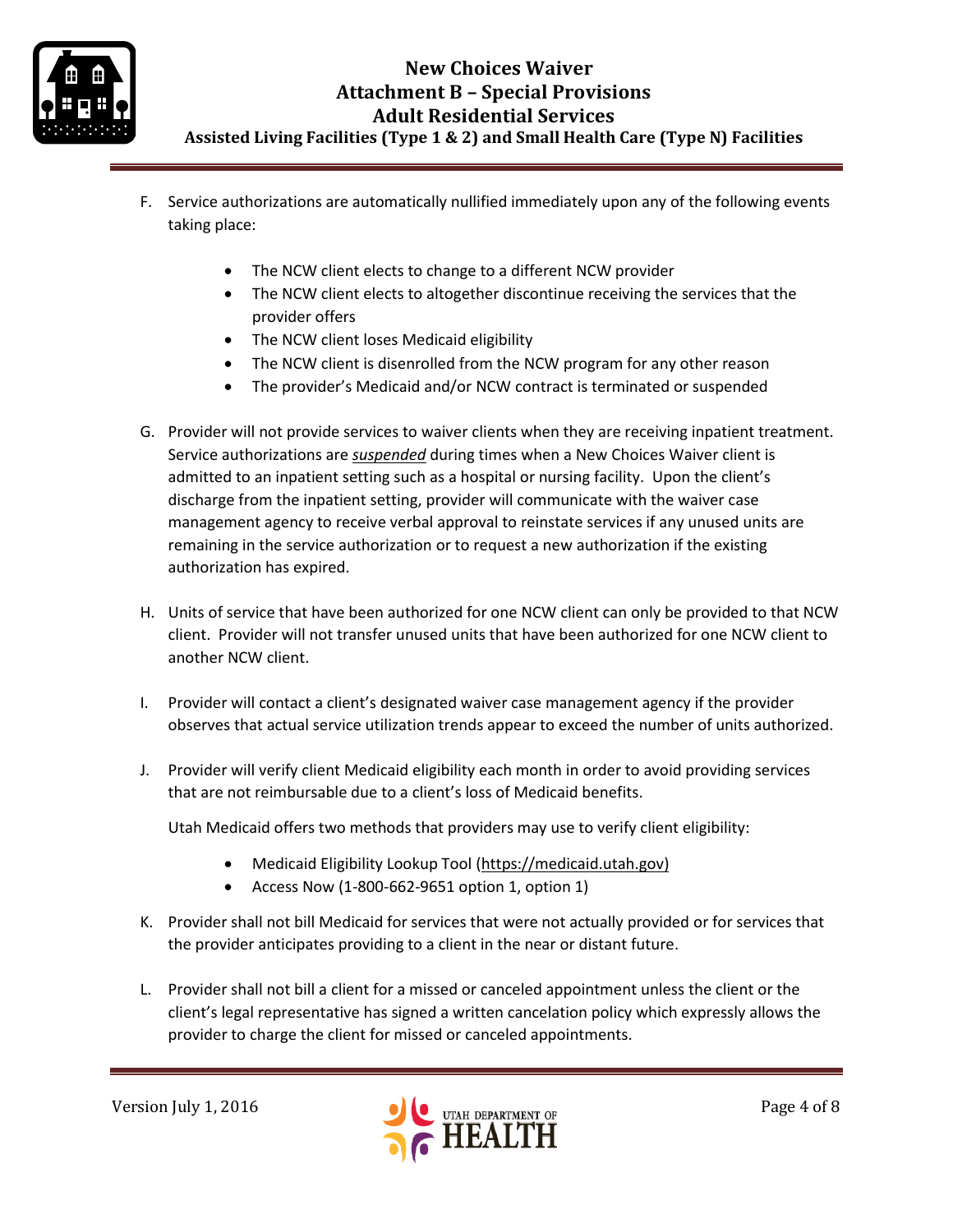

- M. Adult Residential Services providers shall not bill Medicaid for times when a NCW client is out of the facility for an entire 24-hour day which begins and ends at midnight.
- N. Provider will not engage in unsolicited direct marketing activities to prospective NCW clients. Marketing strategies shall be limited to mass outreach and advertisements. Provider will not approach prospective NCW clients or their representatives unless the client or representative explicitly requests information from the provider. Provider shall refrain from offering incentives or other enticements to persuade a prospective NCW client to choose the provider for waiver services. Provider shall not enter into incentive or kick-back agreements with waiver case management agencies or otherwise entice the case management agency to influence or limit a NCW client's freedom to choose their own service providers. Provider may not require NCW clients to select a certain waiver or non-waiver provider for other services listed on the personcentered care plan.
- O. Provider will document each service encounter. A "service encounter" for Adult Residential Services means the actual services (from the service package listed earlier in this contract) that were provided by facility staff to a particular NCW client on a particular day. At a minimum each service encounter record should include:
	- The client's first and last name
	- The date of service for each service encounter
	- The start and end times for each service provided
	- The services provided by service title
	- Notes describing the service encounter
	- The name of the individual who performed the service
	- The signature of the individual(s) who performed the service(s) or who can attest to the completion of the service(s).
- P. Provider will abide by the policies and procedures outlined in the NCW Provider Manual and to stay apprised of policy updates and changes regarding Medicaid and the NCW program. If this agreement is ever found to be in conflict with the NCW Provider Manual, the NCW Provider Manual will take precedence over this agreement. The NCW Provider Manual is posted on the Utah Medicaid website: [https://medicaid.utah.gov](https://medicaid.utah.gov/)
- Q. Provider will review the Medicaid Information Bulletins (MIBs) and stay apprised of policy updates and changes regarding Medicaid and the NCW program. The MIB is the tool that the Utah Department of Health, Division of Medicaid and Health Financing uses to disseminate such information to providers and stakeholders. The MIB is published quarterly or more frequently

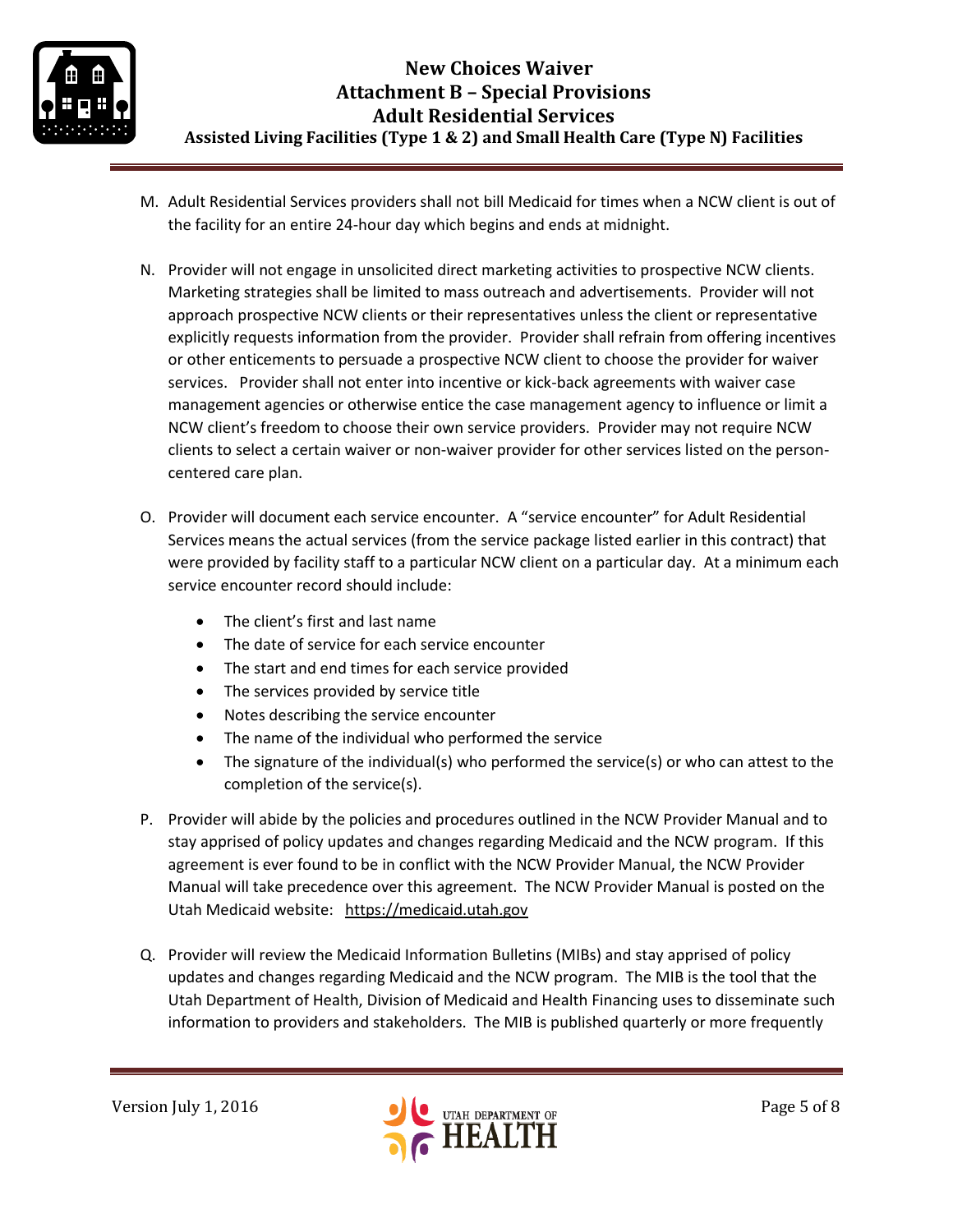

as needed. To subscribe to the Newsletter or to view the MIB releases, visit the Medicaid website: [https://medicaid.utah.gov](https://medicaid.utah.gov/)

- R. If the provider has Medicare and/or Medicaid certification and loses Medicare and/or Medicaid certification, the provider's New Choices Waiver contract shall also be terminated effective the same day as the termination of the Medicare and/or Medicaid certification. The provider will notify the New Choices Waiver Program Office within 3 business days of receiving the notification letter from Medicare and/or Medicaid. The provider will make every effort to ensure a safe and orderly transition of all NCW clients to other service providers prior to final termination of their NCW contract.
- S. If the provider is aware that it is about to undergo a change of ownership or otherwise elects to voluntarily terminate their New Choices Waiver contract, the provider shall give at least 30 days advance written notice of the change of ownership or voluntary termination to the New Choices Waiver Program Office. Providers shall assist in ensuring a safe and orderly transition of waiver clients to another service provider prior to termination.
- T. Providers cannot be listed on a person-centered care plan for a NCW client if any of the paid employees of that provider are related to one or both of the assigned NCW case managers by blood or by marriage. If the State Medicaid Agency finds that a conflict of interest is occurring between the provider agency and the case management agency, the provider or the case management agency may be prevented from providing services to that particular client. Exceptions will only be made in remote geographical areas of the state where there are no other willing, qualified providers available to offer the service(s). Only the State Medicaid Agency has authority to approve exceptions to conflict of interest rules.
- U. The State Medicaid Agency may terminate the provider's New Choices Waiver contract after giving the provider 30 days advance written notice for either of the following reasons:
	- 1. The State Medicaid Agency detects a pattern of non-compliance with general Utah Medicaid provider standards,
	- 2. The State Medicaid Agency detects a pattern of non-compliance with NCW policies, procedures and/or provisions listed in this contract.

Examples of conduct that constitutes patterns of non-compliance include but are not limited to:

- Abuse, neglect or exploitation of waiver clients;
- Billing Medicaid in excess of the amount, duration and frequency of services that have been authorized;

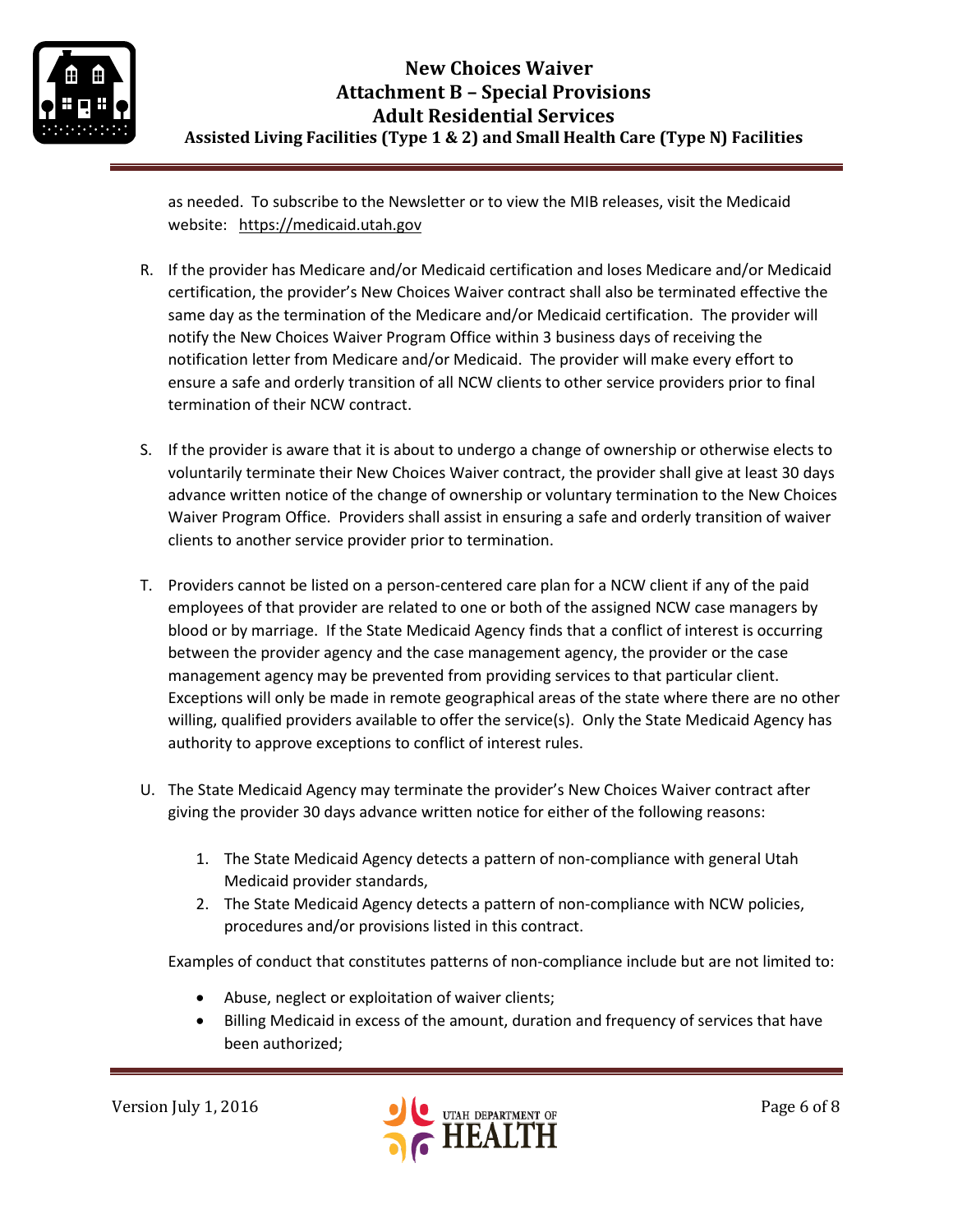

# **New Choices Waiver Attachment B – Special Provisions Adult Residential Services**

**Assisted Living Facilities (Type 1 & 2) and Small Health Care (Type N) Facilities**

- Billing Medicaid for services not provided;
- Billing Medicaid for days when a NCW client was out of the facility for an entire 24-hour day;
- Inadequate or non-existent record keeping;
- Hiring individual service employees that do not meet the minimum waiver provider qualifications;
- Not maintaining minimum provider qualifications such as required license(s);
- Acts of direct marketing to prospective or currently enrolled clients or their representatives;
- Acts of coercion or manipulation of client freedom of choice rights;
- Acts of offering or receiving incentives or kick-backs to or from other providers or entities in an effort to manipulate client freedom of choice rights;
- Billing NCW clients or their representatives for services covered by Medicaid; and/or
- Lack of provider representation at the mandatory annual provider training.

If the State Medicaid Agency discovers conduct that constitutes a pattern of non-compliance but elects not to terminate the provider's New Choices Waiver contract, the State Medicaid Agency may instead suspend making new referrals to the provider, require the provider to repay any overpayments, complete additional training and/or to submit to additional monitoring activities in order to avoid contract termination. The provider will be given hearing rights for any adverse actions taken by the State Medicaid Agency.

V. All new NCW providers must complete the NCW New Provider Training before the New Choices Waiver Program Office will forward the provider's enrollment application to the next step in the enrollment process. This includes existing providers who experience changes in ownership. NCW New Provider Training is offered one time each month and is located at the Utah Department of Health, 288 N. 1460 W., Salt Lake City, Utah 84114. To register for the next training please call the NCW Program Office and ask to speak with the NCW Provider Specialist. (800)662-9651, option 6.

After the provider is enrolled, additional training is available if the provider requests it by contacting the NCW program office at the same number listed above.

The New Choices Waiver Program Office provides annual training to all enrolled Adult Residential Services providers. This training is mandatory and at least one representative from each provider entity must attend in order to get credit for the annual training.

(The rest of this page is intentionally left blank.)

\_\_\_\_\_\_\_\_\_\_\_\_\_\_\_\_\_\_\_\_\_\_\_\_\_\_\_\_\_\_\_\_\_\_\_\_\_\_\_\_\_\_\_\_\_\_\_\_\_\_\_\_\_\_\_\_\_\_\_\_\_\_\_\_\_\_\_\_\_\_\_\_\_\_\_\_\_\_